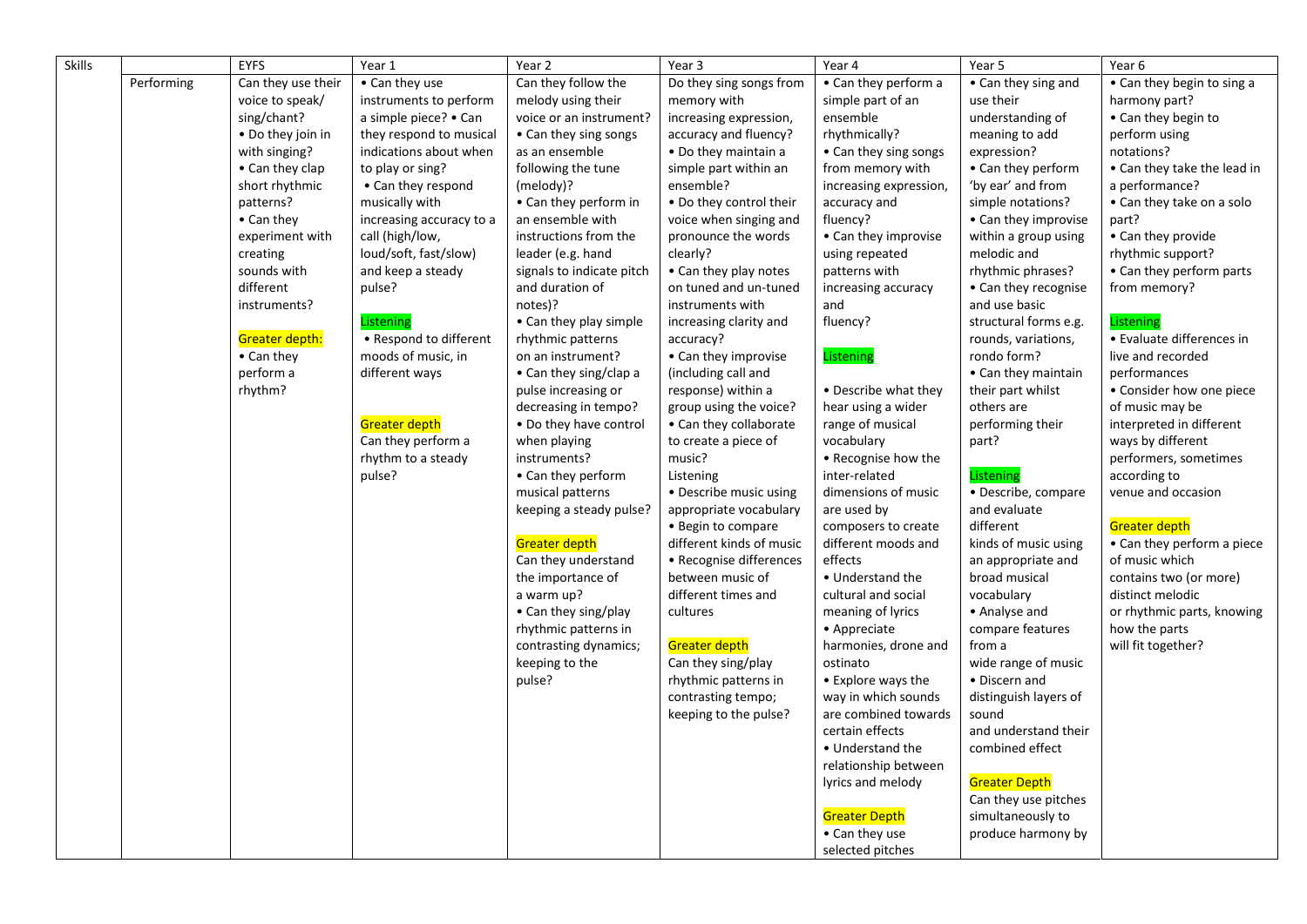|           |                                                                                                                                                                                                                                                                              |                                                                                                                                                                                                                                                                |                                                                                                                                                                                                                                                                                                                                                                                                                                                                                                                                                                                                                                                                                                                                                                                              |                                                                                                                                                                                                                                                                                                                                                                                                                                                                                                                                                                                                                                                                                                                                                                                                                    | simultaneously to<br>produce simple<br>harmony?                                                                                                                                                                                                                                                                                                                                                                               | building up simple<br>chords?<br>• Can they devise<br>and play a repeated<br>sequence of pitches<br>on a tuned<br>instrument to<br>accompany a song?                                                                                                                                                                                                                                                                                                                                                                                                                                                                      |                                                                                                                                                                                                                                                                                                                                                                                                                                                                                                       |
|-----------|------------------------------------------------------------------------------------------------------------------------------------------------------------------------------------------------------------------------------------------------------------------------------|----------------------------------------------------------------------------------------------------------------------------------------------------------------------------------------------------------------------------------------------------------------|----------------------------------------------------------------------------------------------------------------------------------------------------------------------------------------------------------------------------------------------------------------------------------------------------------------------------------------------------------------------------------------------------------------------------------------------------------------------------------------------------------------------------------------------------------------------------------------------------------------------------------------------------------------------------------------------------------------------------------------------------------------------------------------------|--------------------------------------------------------------------------------------------------------------------------------------------------------------------------------------------------------------------------------------------------------------------------------------------------------------------------------------------------------------------------------------------------------------------------------------------------------------------------------------------------------------------------------------------------------------------------------------------------------------------------------------------------------------------------------------------------------------------------------------------------------------------------------------------------------------------|-------------------------------------------------------------------------------------------------------------------------------------------------------------------------------------------------------------------------------------------------------------------------------------------------------------------------------------------------------------------------------------------------------------------------------|---------------------------------------------------------------------------------------------------------------------------------------------------------------------------------------------------------------------------------------------------------------------------------------------------------------------------------------------------------------------------------------------------------------------------------------------------------------------------------------------------------------------------------------------------------------------------------------------------------------------------|-------------------------------------------------------------------------------------------------------------------------------------------------------------------------------------------------------------------------------------------------------------------------------------------------------------------------------------------------------------------------------------------------------------------------------------------------------------------------------------------------------|
| Composing | Can they make a<br>range of sounds<br>with their voice?<br>• Can they make a<br>range of sounds<br>with instruments?<br>$\bullet$ Can they<br>represent sounds<br>pictorially?<br>Greater depth:<br>• Can they begin<br>to sequence<br>sounds to create a<br>rhythm or beat? | • Can they identify<br>changes in sounds?<br>• Can they tell the<br>difference between<br>long<br>and short sounds?<br>• Can they make a<br>sequence of sounds for<br>a purpose?<br>Greater depth:<br>Can they give a reason<br>for choosing an<br>instrument? | • Can they order<br>sounds to create a<br>beginning, middle and<br>end?<br>• Can they represent<br>sounds pictorially<br>with increasing<br>relevance?<br>• Can they choose<br>sounds to achieve an<br>effect (including use of<br>technology)?<br>• Can they begin to<br>compose short melodic<br>patterns using two or<br>three notes (tuned<br>instruments/voice)?<br>• Can they create<br>short, rhythmic<br>patterns<br>- sequences of long<br>and short sounds?<br>• Are they selective in<br>the control used on an<br>instrument in order to<br>create an<br>intended effect?<br>• Can they create their<br>own symbols to<br>represent sounds?<br>• Can they choose<br>sounds to create an<br>effect on the listener?<br>Greater depth<br>• Can they use simple<br>structures (e.g. | Can they create<br>repeated patterns using<br>a<br>range of instruments?<br>• Can they combine<br>different sounds to<br>create a specific mood<br>or feeling?<br>• Do they understand<br>how the use of tempo<br>can provide contrast<br>within a piece of music?<br>• Can they begin to<br>read and write musical<br>notation?<br>• Can they effectively<br>choose, order, combine<br>and control sounds to<br>create different<br>textures?<br>• Can they use silent<br>beats for effect (rests)?<br>• Can they combine<br>different inter-related<br>dimensions of music<br>(e.g. fast/slow,<br>high/low, loud/soft) in<br>their composition?<br>Greater depth<br>Can they create<br>accompaniments for<br>melodies?<br>• Can they compose a<br>simple piece of<br>music that they can<br>recall to use again? | • Can they use<br>notations to record<br>and<br>interpret sequences of<br>pitches?<br>• Can they use<br>notations to record<br>compositions in a<br>small group or on<br>their<br>own?<br>• Can they use<br>notation in a<br>performance?<br><b>Greater Depth</b><br>• Can they explore<br>and use sets of<br>pitches,<br>e.g. 4 or 5 note scales?<br>• Can they show how<br>they can use<br>dynamics to provide<br>contrast? | • Can they begin to<br>use standard<br>notation?<br>• Can they use their<br>notations to record<br>groups of pitches<br>(chords)?<br>• Can they choose<br>the most appropriate<br>tempo for a piece of<br>music?<br>• Can they use<br>technology to<br>compose<br>music which meets a<br>specific criterion?<br>Listening<br>· Identify cyclic<br>patterns - verse and<br>chorus, coda<br>• Recognise how<br>different inter-<br>related<br>dimensions of music<br>are combined and<br>used expressively in<br>many different types<br>of music<br><b>Greater depth</b><br>Can they identify<br>(and use) how<br>patterns | Do they recognise that<br>different forms of notation<br>serve different purposes?<br>• Can they combine groups<br>of beats?<br>• Can they use a variety of<br>different<br>musical devices in their<br>composition?<br>(e.g. melody, rhythms and<br>chords)<br>Greater depth<br>• Can they show how a<br>small change of<br>tempo can make a piece of<br>music more<br>effective?<br>• Do they use the full range<br>of chromatic<br>pitches to build up chords,<br>melodic lines<br>and bass lines? |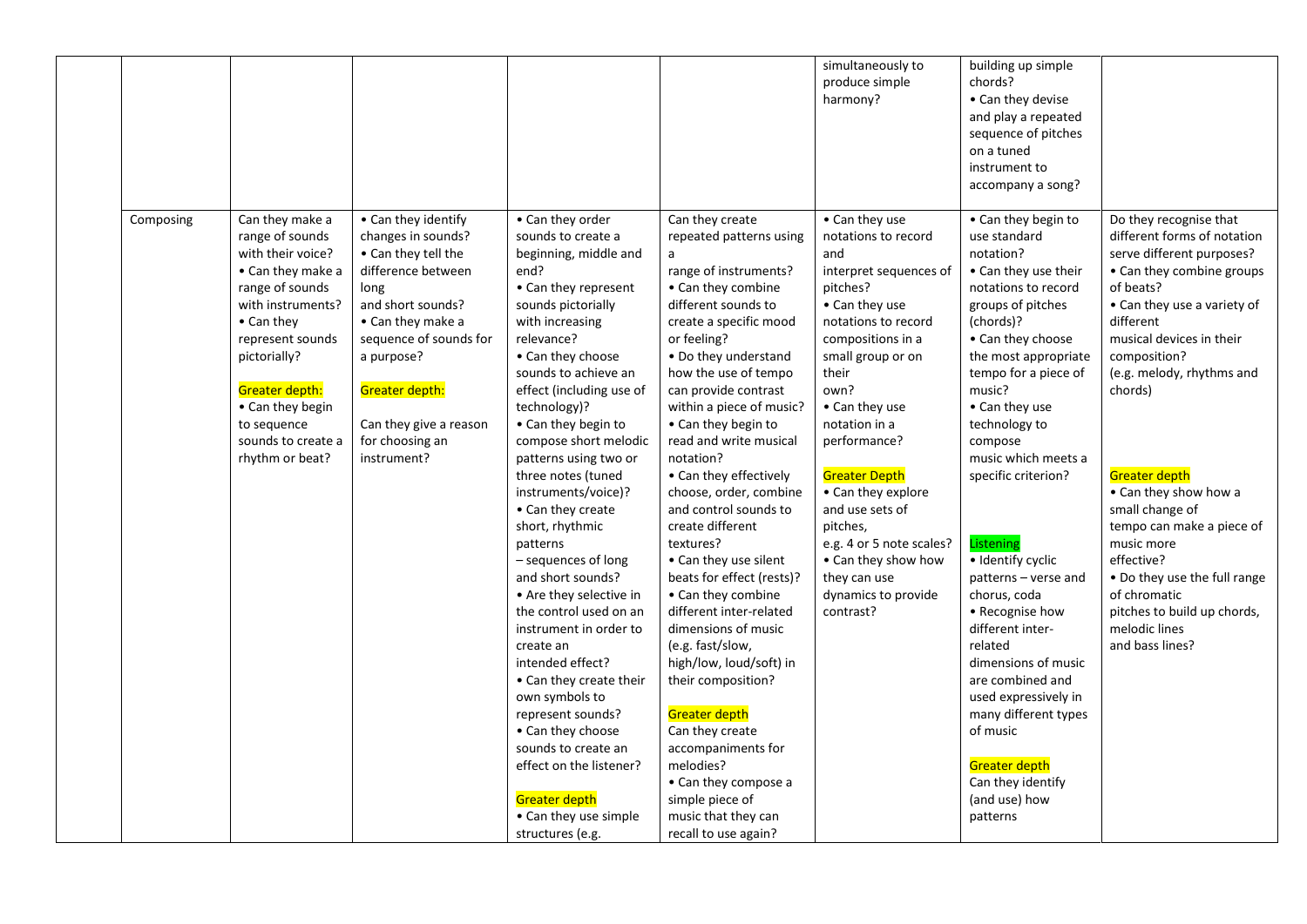|            |                                                                                                                                                                                                                                                                                                                                                                                                                                                             |                                                                                                                                                                                                                                                                                                                                                                                                                                                                                                                                                                                                                                                                                                                                                                                                                                                         | repetition and order) in<br>a piece of music?<br>• Do they know that<br>phrases are where we<br>breathe in a song?                                                                                                                                                                                                                                                                                                                                                                                                                                                                                                                                                                                                                                                                                                    | • Do they understand<br>metre in 4 beats;<br>then 3 beats?                                                                                                                                                                                                                                                                                                                                                                                                                                                                                                                                                                                                                                                                                                                                                                                          |                                                                                                                                                                                                                                                                                                                                                                                                                                                                                                                                 | of repetitions,<br>contrasts and<br>variations<br>can be organised to<br>give structure to a<br>melody, rhythm,<br>dynamic and timbre?                                                                                                                                                                                                                                                                                                                                                                                                                                                                                                                             |                                                                                                                                                                                                                                                                                                                                                                                                                                                                                                                                          |
|------------|-------------------------------------------------------------------------------------------------------------------------------------------------------------------------------------------------------------------------------------------------------------------------------------------------------------------------------------------------------------------------------------------------------------------------------------------------------------|---------------------------------------------------------------------------------------------------------------------------------------------------------------------------------------------------------------------------------------------------------------------------------------------------------------------------------------------------------------------------------------------------------------------------------------------------------------------------------------------------------------------------------------------------------------------------------------------------------------------------------------------------------------------------------------------------------------------------------------------------------------------------------------------------------------------------------------------------------|-----------------------------------------------------------------------------------------------------------------------------------------------------------------------------------------------------------------------------------------------------------------------------------------------------------------------------------------------------------------------------------------------------------------------------------------------------------------------------------------------------------------------------------------------------------------------------------------------------------------------------------------------------------------------------------------------------------------------------------------------------------------------------------------------------------------------|-----------------------------------------------------------------------------------------------------------------------------------------------------------------------------------------------------------------------------------------------------------------------------------------------------------------------------------------------------------------------------------------------------------------------------------------------------------------------------------------------------------------------------------------------------------------------------------------------------------------------------------------------------------------------------------------------------------------------------------------------------------------------------------------------------------------------------------------------------|---------------------------------------------------------------------------------------------------------------------------------------------------------------------------------------------------------------------------------------------------------------------------------------------------------------------------------------------------------------------------------------------------------------------------------------------------------------------------------------------------------------------------------|--------------------------------------------------------------------------------------------------------------------------------------------------------------------------------------------------------------------------------------------------------------------------------------------------------------------------------------------------------------------------------------------------------------------------------------------------------------------------------------------------------------------------------------------------------------------------------------------------------------------------------------------------------------------|------------------------------------------------------------------------------------------------------------------------------------------------------------------------------------------------------------------------------------------------------------------------------------------------------------------------------------------------------------------------------------------------------------------------------------------------------------------------------------------------------------------------------------------|
| Appraising | $\overline{\bullet}$ Can they say if<br>they like or dislike<br>a piece<br>of music?<br>$\bullet$ Can they<br>identify and<br>distinguish<br>environmental<br>sounds?<br>• Can they begin<br>to describe the<br>sounds?<br>(e.g. loud, quiet,<br>high, low, fast,<br>slow)<br>• Can they begin<br>to express how<br>music<br>makes them feel?<br><b>Greater depth</b><br>• Can they<br>identify reasons<br>why they like<br>some music more<br>than others? | Can they form an<br>opinion to express how<br>they feel about a piece<br>of music?<br>• Can they recognise<br>repeated patterns?<br>• Can they tell the<br>difference between a<br>fast and slow tempo,<br>loud and quiet, and<br>high and low sounds?<br>• Can they hear the<br>pulse in a piece music?<br>• Can they describe<br>how sounds are made<br>and changed?<br>• Can they respond to<br>different moods in<br>music and say how a<br>piece of music makes<br>them feel?<br>Greater depth<br>• Can they identify what<br>a sound<br>could represent, and<br>give a reason why? E.g.<br>Fast tapping might be<br>someone running<br>• Can they identify<br>texture - listening for<br>whether there is more<br>than one sound at<br>the same time?<br>• Can they identify<br>musical structure in a<br>piece of music (verse,<br>chorus etc.)? | • Can they identify<br>particular features<br>when listening to<br>music?<br>• Can they begin to<br>associate sounds they<br>hear with instruments?<br>• Can they<br>independently identify<br>the<br>pulse in a piece of<br>music and tap along?<br>• Can they listen<br>carefully to recall short<br>rhythmic patterns?<br>• Can they begin to<br>recognise changes in<br>timbre, dynamics and<br>pitch?<br>• Are they able to<br>recognise and name<br>different instruments<br>by sight?<br>• Can they evaluate<br>and improve their own<br>work and give reasons?<br>Listening<br>• Listen to simple inter-<br>related dimensions<br>of music<br>• Verbally recall what<br>they have heard<br>with simple vocabulary<br>- loud, soft, high, low<br>• Begin to say what<br>they like and dislike<br>Greater depth | Can they use musical<br>words (pitch, duration,<br>dynamics, tempo) to<br>describe and give their<br>opinion on a piece of<br>music?<br>• Can they evaluate and<br>improve their work,<br>explaining how it has<br>improved using a<br>success criterion?<br>• Do they know that<br>music can be played or<br>listened to for a variety<br>of purposes<br>(including different<br>cultures and periods in<br>history)?<br>• Are they able to<br>recognise a range of<br>instruments by ear?<br>• Can they internalise<br>the pulse in a piece of<br>music?<br>• Can they identify the<br>features within a piece<br>of music?<br><b>Greater depth</b><br>Can they recognise<br>changes in sounds<br>that move<br>incrementally and more<br>dramatically?<br>• Can they compare<br>repetition, contrast<br>and variation within a<br>piece of music? | Can they explain why<br>silence is used in a<br>piece of music and say<br>what effect it has?<br>• Can they start to<br>identify the character<br>οf<br>a piece of music?<br>• Can they describe<br>and identify the<br>different purposes of<br>music?<br>• Can they use musical<br>words (pitch,<br>duration, timbre,<br>dynamics, tempo) to<br>describe a piece of<br>music and<br>composition?<br><b>Greater depth</b><br>• Can they identify<br>how a change in<br>timbre<br>can change the effect<br>of a piece of music? | • Can they describe,<br>compare and<br>evaluate<br>music using musical<br>vocabulary?<br>• Can they suggest<br>improvements to<br>their own or others'<br>work?<br>• Can they choose<br>the most appropriate<br>tempo for a piece of<br>music?<br>• Can they identify<br>and begin to evaluate<br>the features within<br>different pieces of<br>music?<br>• Can they contrast<br>the work of<br>established<br>composers and show<br>preferences?<br><b>Greater depth</b><br>• Can they explain<br>how tempo changes<br>the character of<br>music?<br>• Can they identify<br>where a gradual<br>change<br>in dynamics has<br>helped to shape a<br>phrase of music? | • Can they refine and<br>improve their work?<br>• Can they evaluate how<br>the venue,<br>occasion and purpose<br>affects the way a<br>piece of music is created?<br>• Can they compare and<br>contrast the<br>impact that different<br>composers from<br>different times will have<br>had on the<br>people of the time?<br>• Can they analyse features<br>within<br>different pieces of music?<br>Greater depth<br>Can they appraise the<br>introductions,<br>interludes and endings for<br>songs and compositions<br>they have created? |